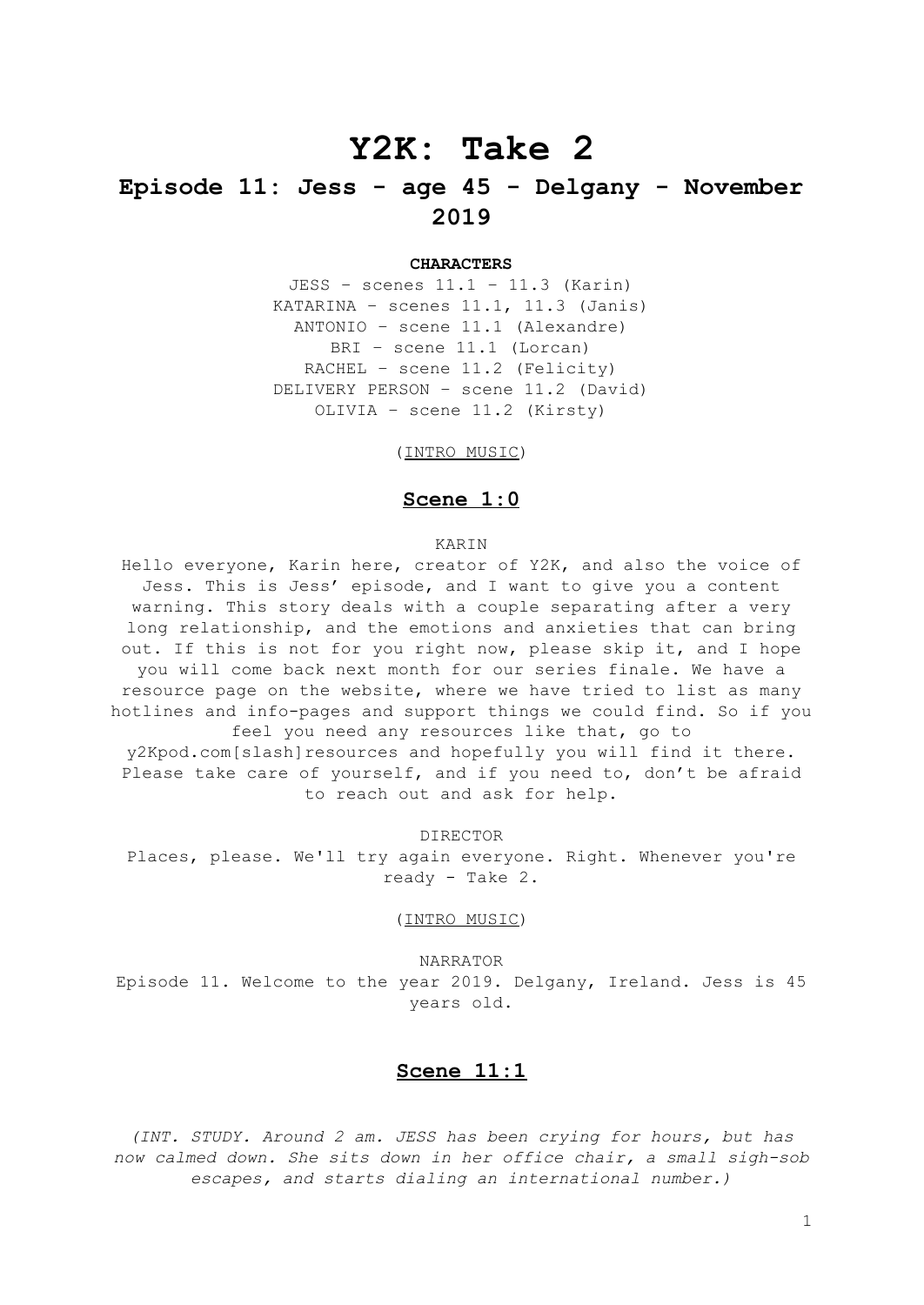*(ring tone, click)*

#### KATARINA

(answering message, cheerful) It's Ina. Tell me a joke!

JESS

*(distressed breath)* Ina! It's me. Jess. I can't believe I'm leaving you a voicemail. Haven't done that in... Fuck. Just like all those years ago... Anyways. Do you even listen to voicemail anymore? Call me back, please? Or FaceTime? I know you're on location so who knows when you'll be off work but... I really need to talk to you. S-O-S. Right? Love you.

*(Click. JESS is muttering to herself*)

JESS

(*continues*) All right. Better message her too... Ina... need to talk... S-O-S...xo... Send...

*(JESS' breathing is getting more rapid and shallow. She takes a few deep breaths*.)

> JESS Bri *(Bree)*. Of course.

*(speed dials New Zealand number. Dial tone. Ring tone. Rings for a long time.)*

ANTONIO

*(cheerful, slightly out of breath)* Bri's *(Bree's)* phone, hello Jess!

(few distant dogs barking at ANTONIO's house)

JESS

*(taken aback)* Antonio, hi... *(default polite)* how are you?

ANTONIO

*(reads Jess' tone of voice)* I'm fine, but how are \*you\*?

JESS

I'm... We... *(holds back tears)* Not great.

ANTONIO

*(carefully)* Bri *(Bree)* just drove off to pick up some rescue pups, she must have forgotten her phone. *(beat)* She should be back in an hour or two.

> JESS All right. *(small sob)*

> > ANTONIO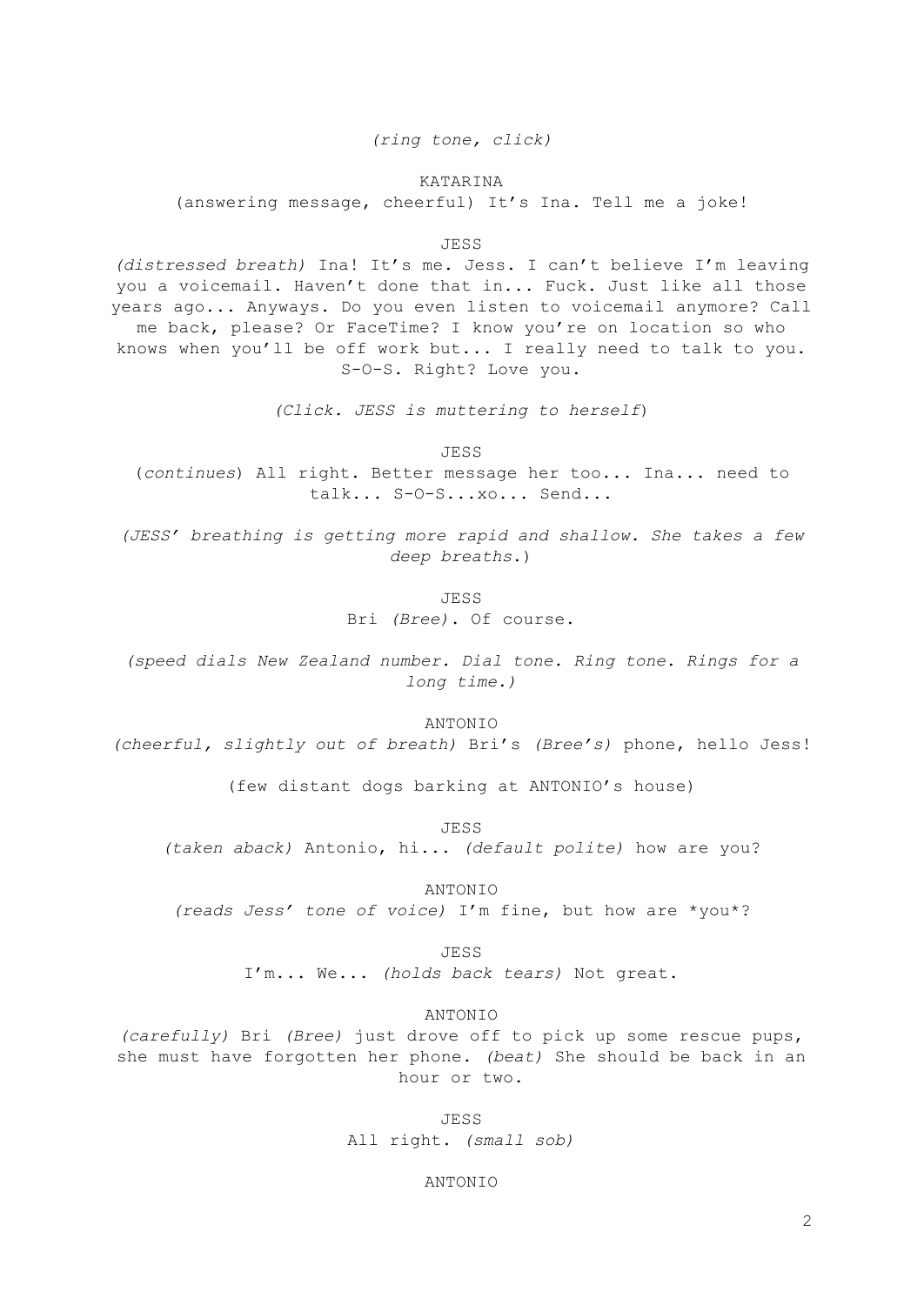*(gently)* Want to talk about it?

JESS

*(sad laugh)* You haven't been my therapist for... almost twenty years now.

ANTONIO

*(smiles)* That's right. *(gently)* And I can't be your therapist again. We're family now. But I can be your friend.

> JESS (*smothered sob*) Thank you.

> > ANTONIO

So, what's going on?

JESS

It's Rachel and I. We're... (*struggles to get the words out*) separating.

ANTONIO

(*surprised*) Oh. I'm very sorry to hear that.

JESS

(*starts breathing quicker and more shallowly*) Yeah. It's- (*sob*)

ANTONIO

Hey. Breathe, remember? (*JESS' breathing calms*) What happened?

JESS

Nothing, really. (*sad snort*) No drama.

ANTONIO

(*smiles*) You two never were very dramatic.

JESS

(*smiles*) No. Not like you and Bri (*Bree*). No explosions. (*sad sigh*) Maybe that would have been better.

ANTONIO

(*smiles*) Probably not. Every relationship dynamic is different, and yours seems to have been working for a very long time.

> JESS Almost 20 years...

> > ANTONIO

(*gently*) So why \*are\* you separating?

JESS

It's probably been coming for a while, but I didn't see it. We... I suppose we want different things, now.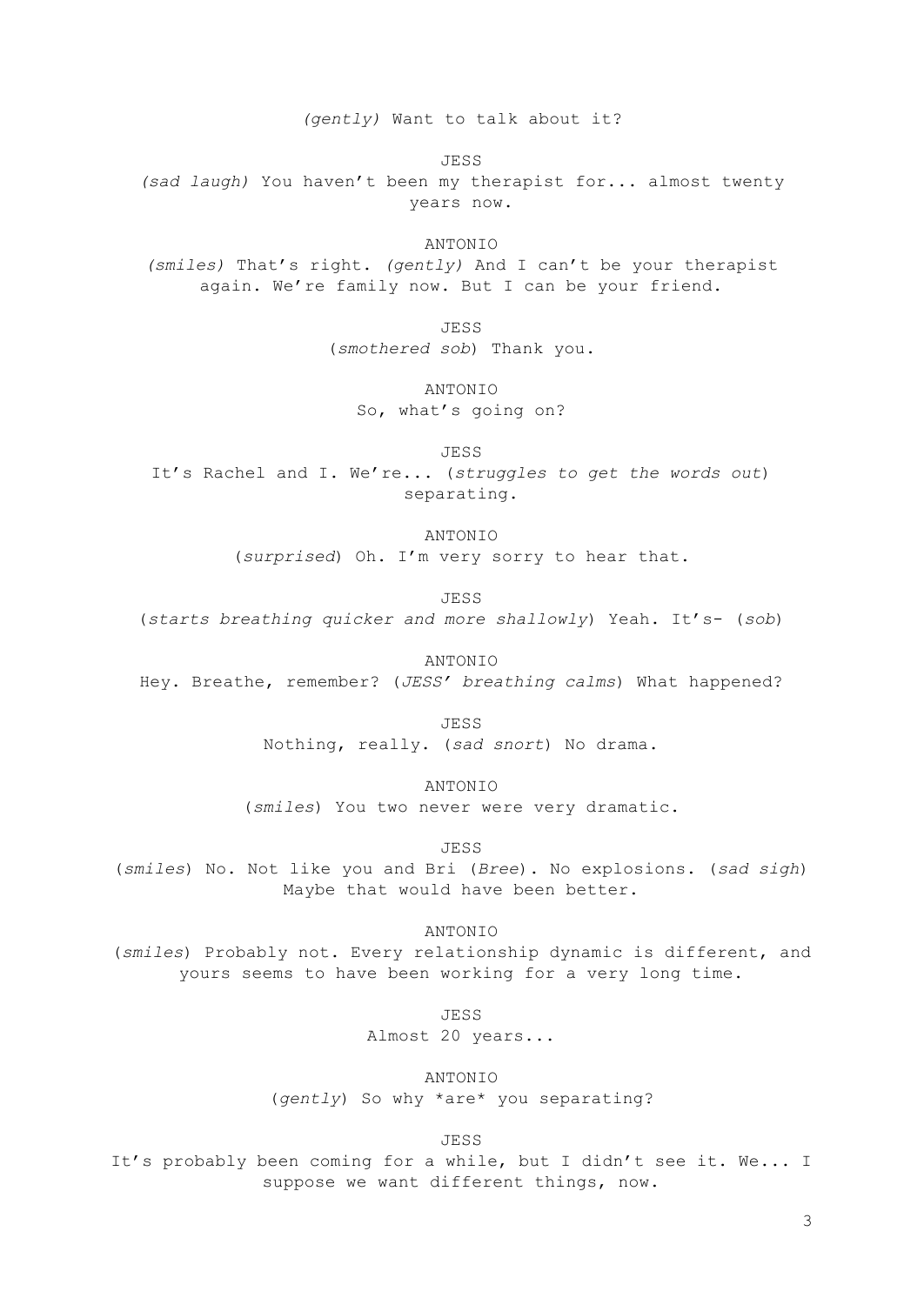#### ANTONIO

#### Like what?

#### JESS

We started talking about moving back to New Zealand. Rachel's parents are getting old, and she wants to be near them.

#### ANTONIO

And you didn't want to go?

JESS

Oh, I was completely on board. I am happy here, but I can work anywhere, and I loved living in Auckland. We only moved 'cause I got that TV writing job.

ANTONIO

(*confused*) So...?

**JESS** 

It- We- (*very sad*) Just fell apart.

ANTONIO

In what way?

#### JESS

We talked and talked... It's what we do. And... I'm comfortable here, and Rachel wants to build her life in Auckland, and... suddenly the question of \*why\* I should come with her popped up. It's... I've never even thought about it before. About not being with Rachel. Not for... twenty years. But the question was there, between us, and... It's like it opened up this chasm. Like everything was all right, and we were happily plodding along together like we've always done, and suddenly a rift opened up between us and... Vertigo, you know? It was *(voice breaks)* shocking.

#### ANTONIO

I can imagine. Do you think Rachel felt the same way? I mean, was it as shocking for her?

JESS

(*thinks*) I think so.

ANTONIO When did all this happen?

JESS

Just now, a few hours ago. Feels like more.

#### ANTONIO

*(gently)* So it's very new. Still more conversations to be had.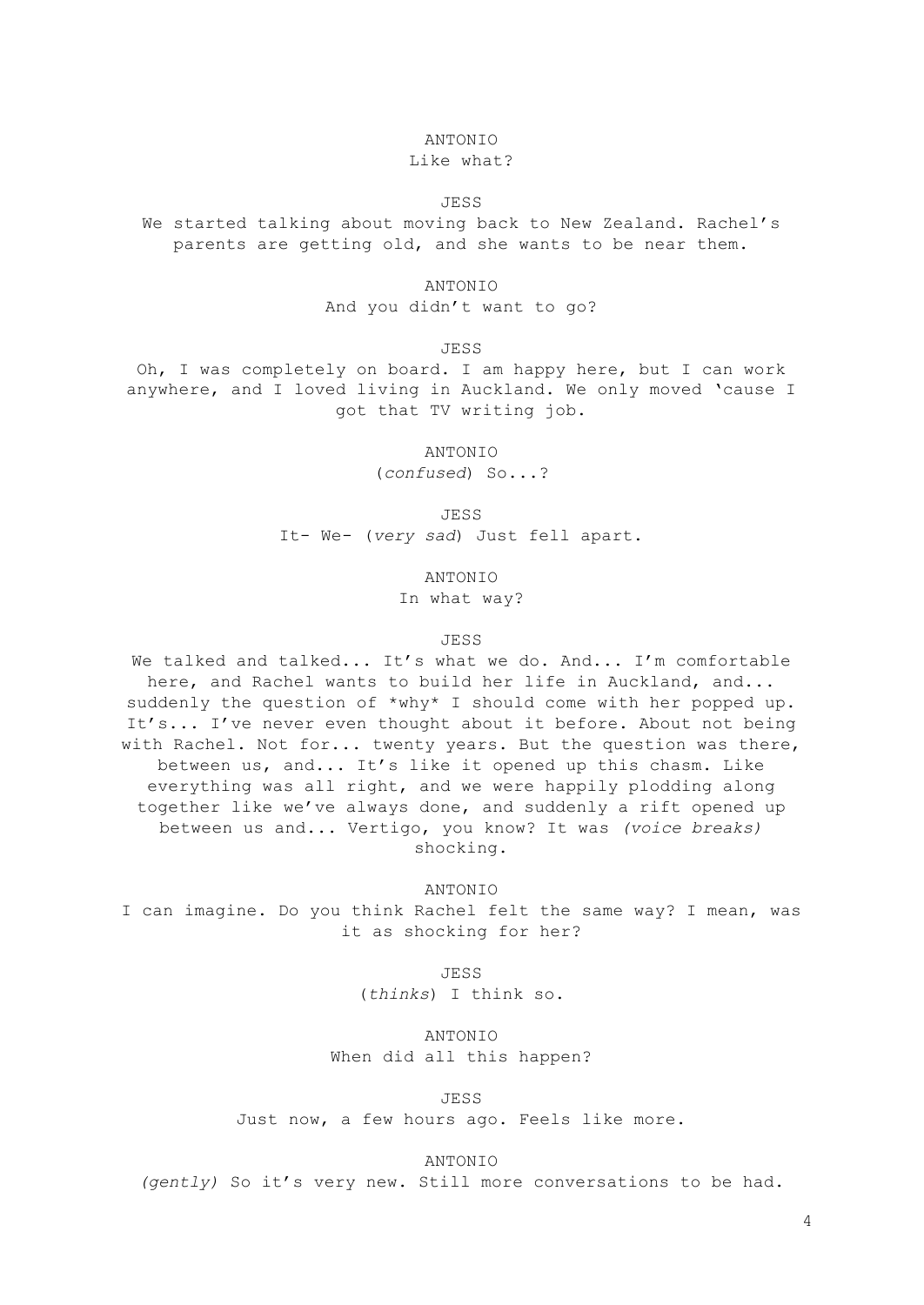JESS

Yes. Absolutely. *(cry-snort)* About all the practical stuff. *(sighs)* Twenty years of stuff...

ANTONIO

Yes. And also... *(carefully)* About your relationship. You could still end up changing your minds.

JESS

*(surprised)* I suppose. But... No. *(thinks)* It's like... the idea is out there now. Can't be undone. It's grown too big and strong to put back in the box. You know, sometimes when something has been said, put into words, it can't be... unsaid.

ANTONIO

That makes sense. But I know what you are like. Don't close any doors, not yet, all right?

JESS

*(sad laugh)* You \*do\* know me. Thanks. You are probably right. *(small sigh)* I won't close any doors.

ANTONIO

Good. Do you- Are the emotions there, still?

JESS

I don't know. I mean, I love her. *(emotional)* I'll probably always love her. But passion... all that stuff... we haven't been there in a very long time. I don't know. Maybe that happens, in long relationships?

ANTONIO

It can, definitely. And as long as everyone involved is OK with it, it doesn't have to be an issue.

JESS

Right. And I don't think it has been, or at least not for me. We haven't talked about it. Now, though, I'm thinking maybe we should have. Maybe that is part of why... why \*we\* aren't... why... *(doesn't know how to continue)*

ANTONIO

*(carefully)* Could be. Could not. You could talk about it. But there doesn't have to be one specific reason, you know. Sometimes these things just happen.

JESS I know. I just never thought it would happen to me. To us. *(holds back sob)*

5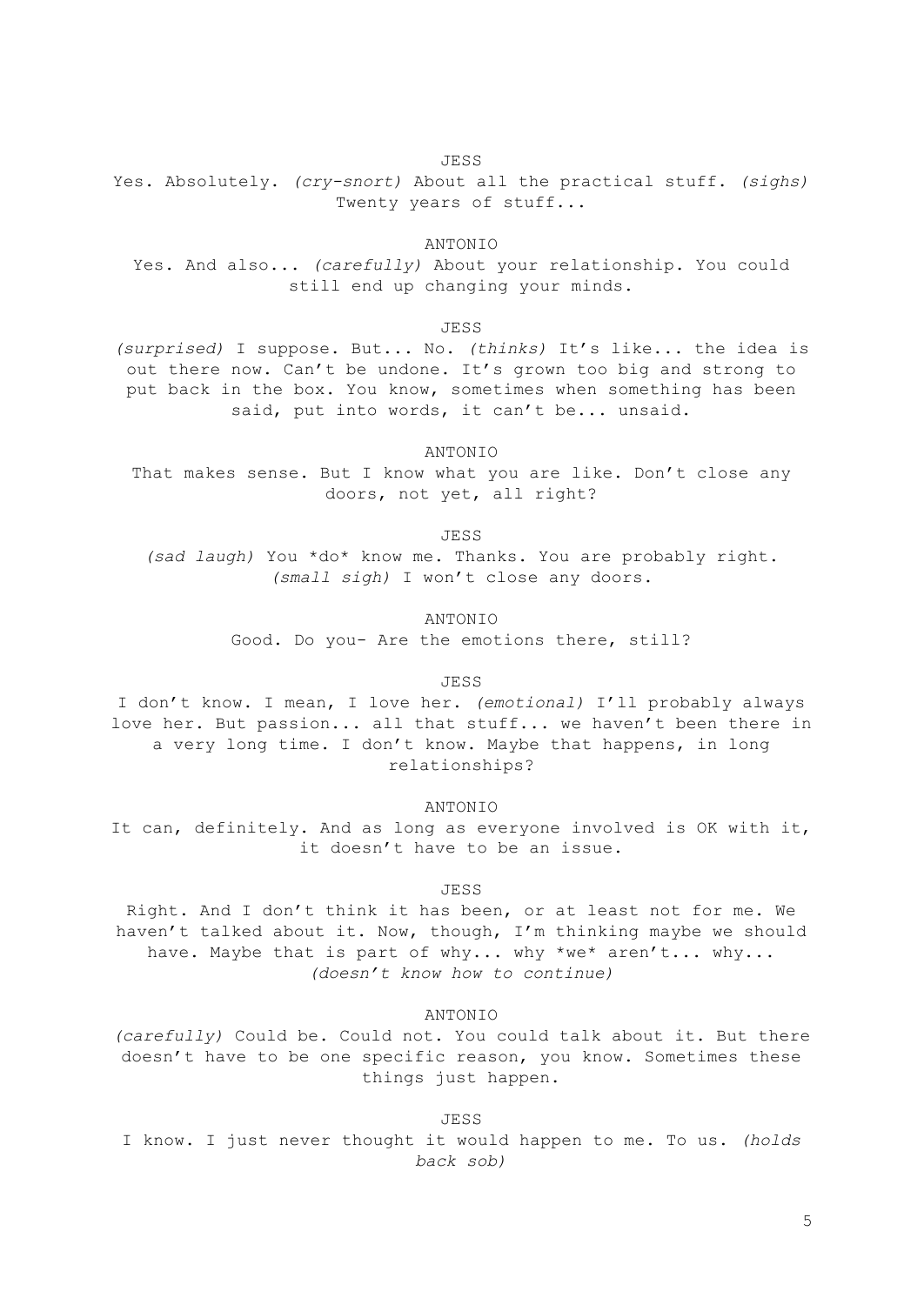#### ANTONIO

Of course not. I'm so sorry, Jess.

#### JESS

Thanks. *(beat)* Did I tell you- Or did Bri *(Bree)*? When Liv was here in July, she told us she's ace – asexual. I'll admit I had to read up on it – wanted to be supportive! You know what it means?

ANTONIO

Yes. And Bri *(Bree)* told me.

JESS

I don't... That's not what I am, but... At this point in my life I think I understand where she's coming from. That side of things doesn't have to be in focus.

ANTONIO

It doesn't. I love this conversation around identity and sexuality and what you want that young folks these days are so good at. When I was 20 it was more of a "Are you gay or straight?" and that was it kind of thing.

JESS

I know! Or even that was a stretch – being gay was so othered... And being bi – or trans - like Rachel and Bri *(Bree)* – wasn't even part of the conversation. Not that it's perfect now, of course, but... Some things do change for the better.

ANTONIO

They do. *(beat)* And no matter how you are feeling right now, you will feel better, and heal, and change.

JESS

I know. Life, right? *(sigh)*

ANTONIO Exactly. You will go on.

JESS

I will. We will. Only not together. *(swallows hard)* I never imagined a future without her.

> ANTONIO Maybe you don't have to?

> > JESS

I- what do you mean?

ANTONIO Maybe you can find a way to be friends, after a while.

JESS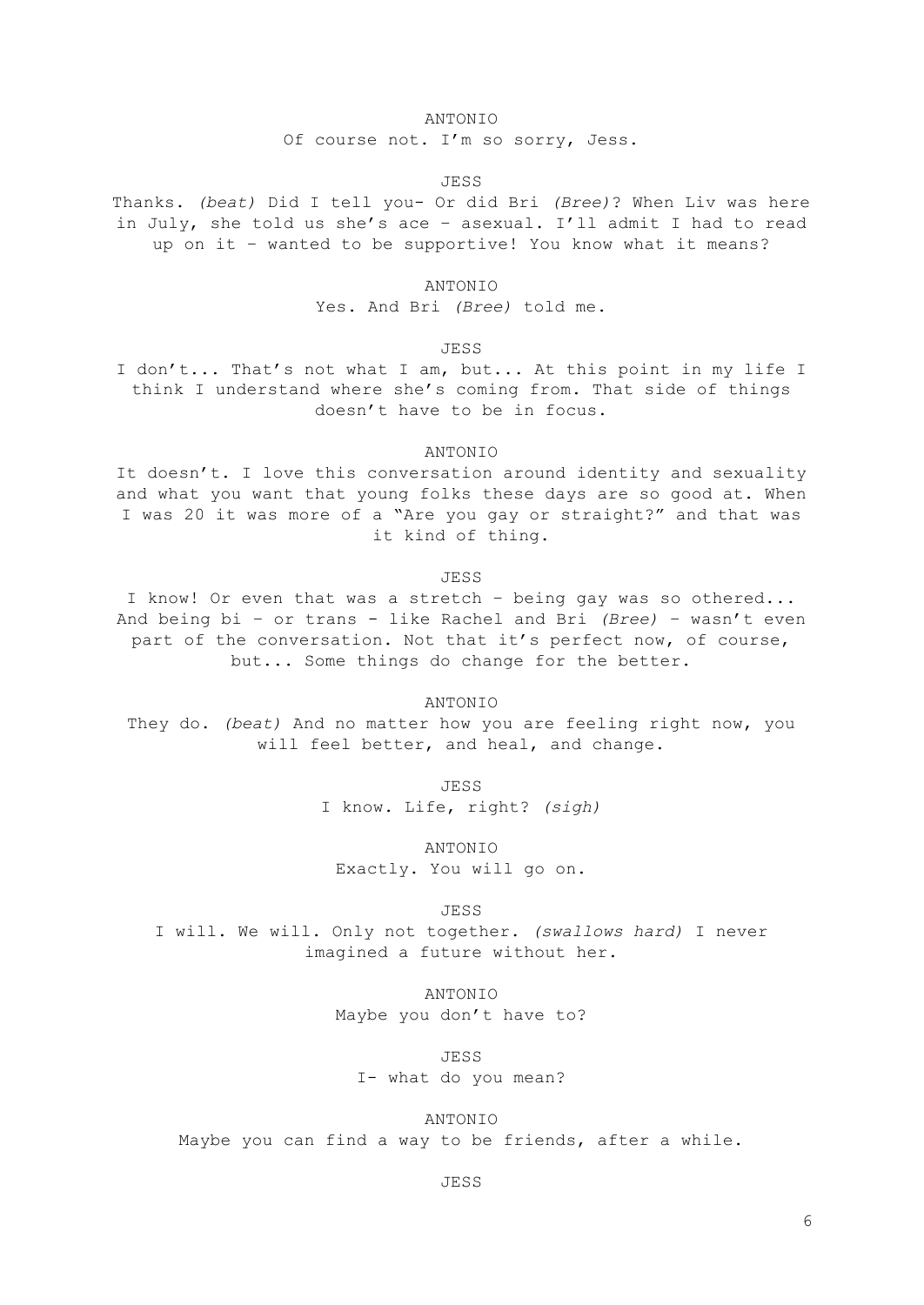Friends. Yeah. Maybe. Sometimes... Sometimes I think friendships are easier, you know?

ANTONIO

Bound to be. You rarely chafe at each other in the same way when you are friends.

JESS

The closer you are, the more you can hurt each other.

#### ANTONIO

Yes, but also- It doesn't even have to be that dramatic. The closer you are, the more strain you put your relationship under, whatever kind of relationship it is. Small, everyday annoyances can grow into bigger issues.

JESS

*(small smile)* Yeah, I remember that from various flatshares. (*hit by a sudden thought)* Do you know, I have never lived alone? Always with a room-mate, or flatmates, and then I moved in with Rachel.

ANTONIO

Well, maybe you will try that now.

JESS

Maybe I will.

#### ANTONIO

And maybe the boundaries between romantic and friend relationships don't always have to be rigid? As long as everyone's happy, you make the rules.

JESS

Happy. Yeah. That could take a while.

ANTONIO

I know.

JESS Thank you for listening, Antonio.

ANTONIO

Any time. I'll-

*(several dogs barking, quick footsteps on gravel outside, door opening, quick footsteps)*

BRI

*(distant, calls, rushed, happy, half-sings)* Tonio? Forgot my phone! Need to call to get directions to- *(has reached Antonio)* Oh! You're on the- *(surprised)* You're on \*my\* phone?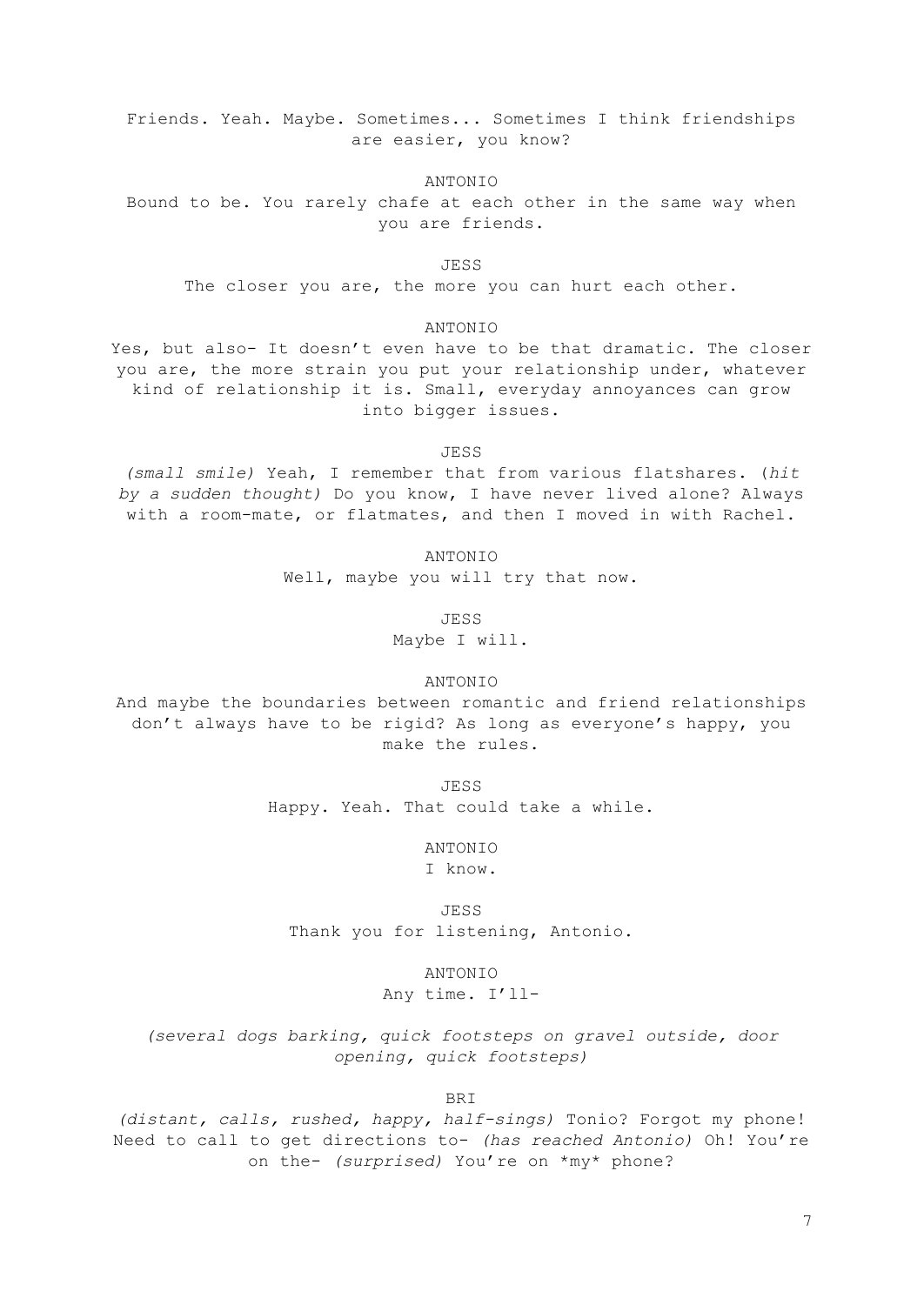ANTONIO

It's Jess. *(to JESS)* Want me to tell Bri *(Bree)*?

JESS

### Thank you.

ANTONIO

*(gently)* Jess and Rachel are separating. I think she wants to talk to you. *(to JESS)* Take care Jess. *(hands over phone)*

BRI

*(surprised gasp)* Sib! *(puts down keys, purse on table)* Are you- How are you?

JESS *(voice breaks)* Bri *(Bree)*. So great to hear your voice. *(small sob, breathing gets shallow)*

> BRI Oh sib. *(gently)* Hey. Breathe, remember?

> > JESS

*(small laugh-cry)* That's exactly what Antonio said.

BRI *(jokingly)* Well every now and then he has good advice.

ANTONIO *(distant, smiles)* I'm still in the room you know!

BRI *(slightly distant, to ANTONIO, smiles)* I know. *(dogs bark)* Want to go feed the dogs?

> ANTONIO Sure. *(quick kiss, footsteps to other room)*

JESS Should I call later? Did you have somewhere to go?

BRI No, it's fine, it's fine. I'm picking up a new rescue pup but there's no rush.

JESS

All right.

BRI So. Sib. Tell me what happened.

JESS

Nothing really happened, we just... *(sob)* fell apart… Oh Bri...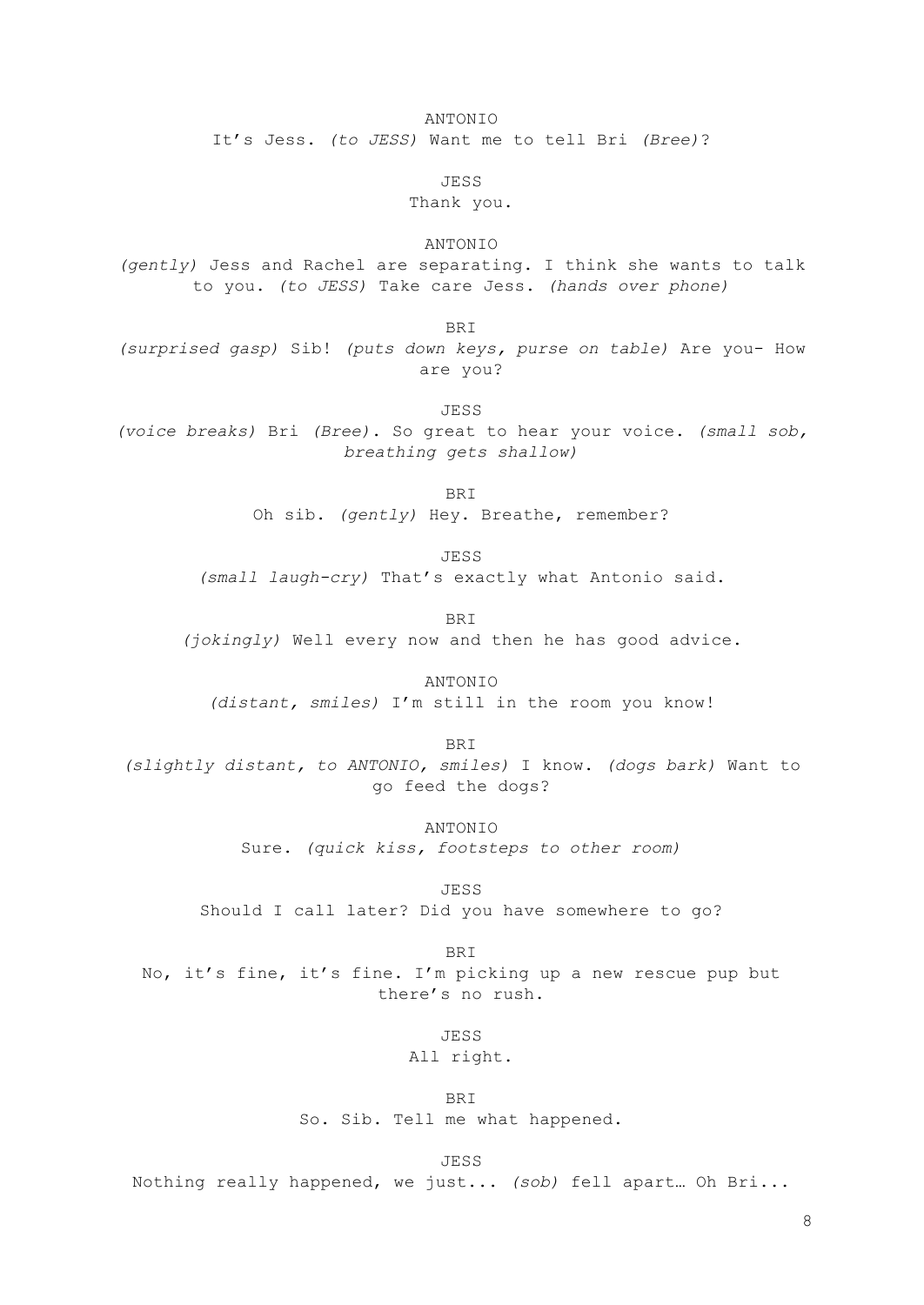*(Fade out)*

## **Scene 11:2**

*(INT. KITCHEN. Afternoon. JESS and RACHEL are loading the dishwasher.)*

> JESS (*sighs*) So. Rache. When should we tell her?

> > RACHEL

Should we call?

JESS

What if she needs a hug?

RACHEL

Oh shit. (*starts crying but holds back*) She probably will.

JESS

*(sets down the plate she was holding)* Yeah. You... Do \*you\* want a hug?

> RACHEL (*almost crying*) Yeah.

(*BOTH make sad comforting noises as they hug, then release the hug*)

RACHEL

(*smiles*) Remember how we used to say that with Liv when she was little? "Do you need a hug?" And all of a sudden that furious three-year-old just-

JESS

(*smiles*) Turned into a very small human in great need of a hug.

RACHEL Yeah. Works for adults too. *(starts back up with the dishes)*

JESS

Hey...

RACHEL What?

JESS We can do the dishes later.

RACHEL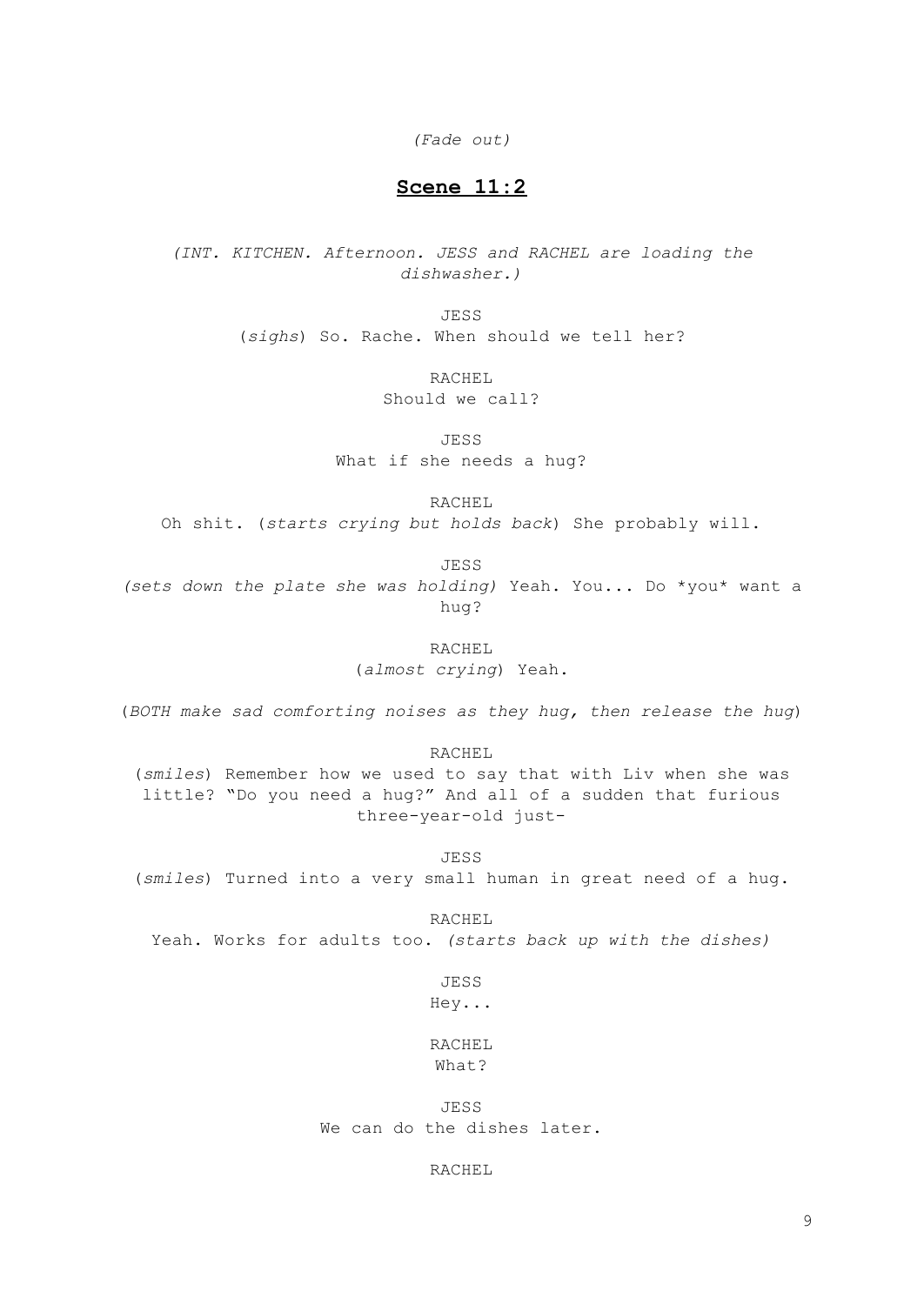(*smiles*) Yes. *(closes dishwasher, sits at kitchen table)*

JESS

*(sits down)* Oh Rache... (*pause*) Are we... are we doing the right thing?

RACHEL

I... I don't know anymore.

JESS

Me neither.

RACHEL

We've been talking and talking and... I just don't see any other way than I did last night. I wish I did.

JESS

I wish I did too. (*long pause*) How did we get here? I mean... I know how we got here. I just- You've been my... family, my... my everything for almost twenty years and now...

RACHEL (*pause, small voice*) We're still... family, you know. We'll always be family, 'cause of Liv.

> JESS I know. We will. We are.

> > RACHEL

We're still us, you know? We're no different than we were yesterday.

JESS

Aren't we? I feel like everything is different.

RACHEL *(sad smile)* Maybe it is.

JESS I don't know how to live with that.

RACHEL

*(voice breaks)* I don't- I will miss you, Jess.

JESS

Oh God, Rache. *(sob escapes)* How... I...

RACHEL

I keep feeling like I want you to comfort me, but-

JESS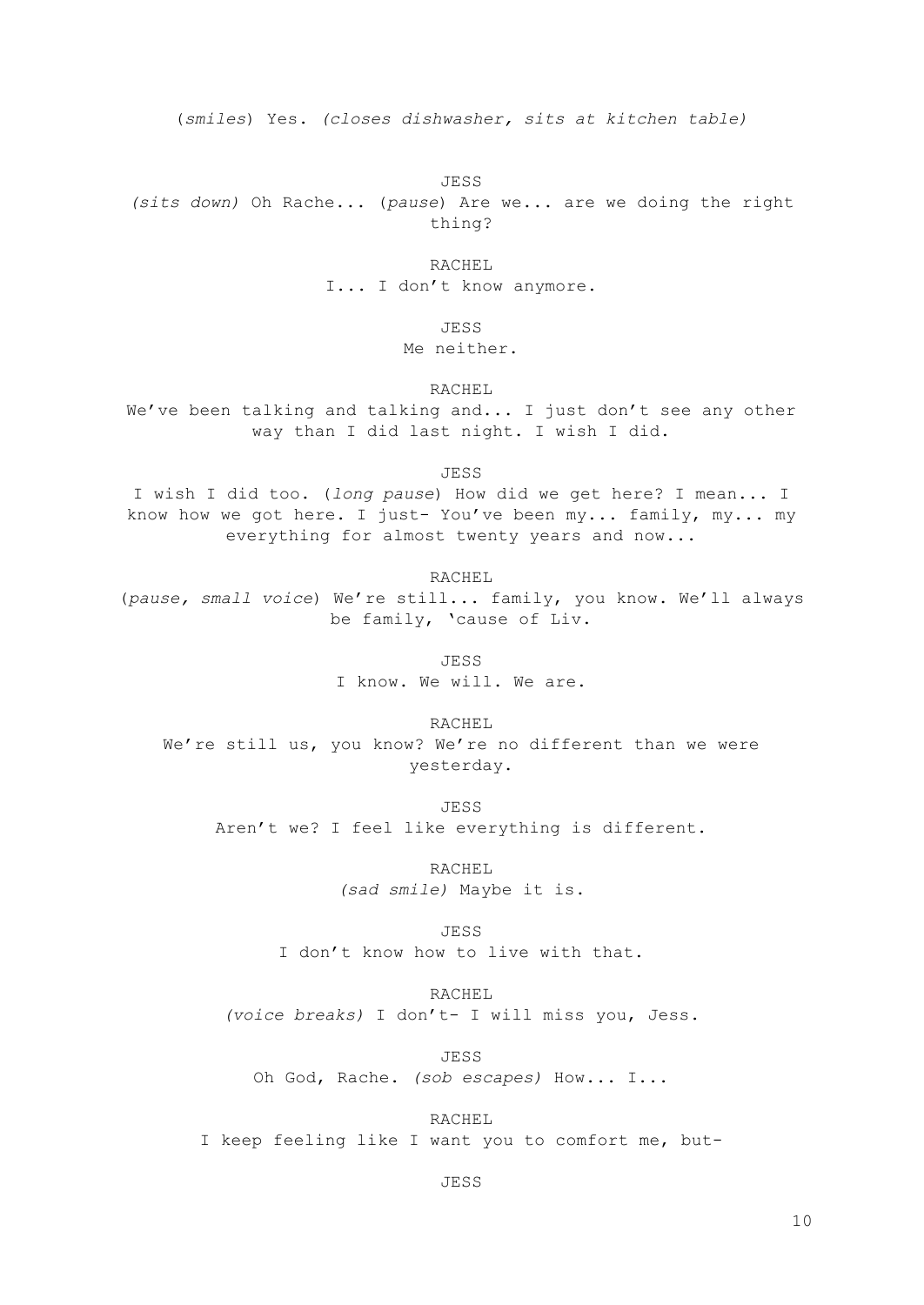Me too!

RACHEL *(slight laugh)* Force of habit I suppose.

JESS

Yeah.

RACHEL But it's not fair.

JESS No. We'll have to find other ways.

> RACHEL Other people.

JESS It really sucks.

> RACHEL It does.

JESS *(smiles)* So, how is Maia?

RACHEL

They're good. They were digging a big hole. Tia had impulse bought a cherry tree.

JESS

*(smiles)* That is lovely.

RACHEL

It is. *(longingly)* It's spring there.

JESS *(sad smile)* That's right.

RACHEL Did you get hold of Ina?

JESS

No, she's on set. We texted. She's calling tonight. But Bri *(Bree)* sends her love.

> RACHEL *(touched)* Aw. She all right?

JESS Yep. Still saving the world, one puppy at a time.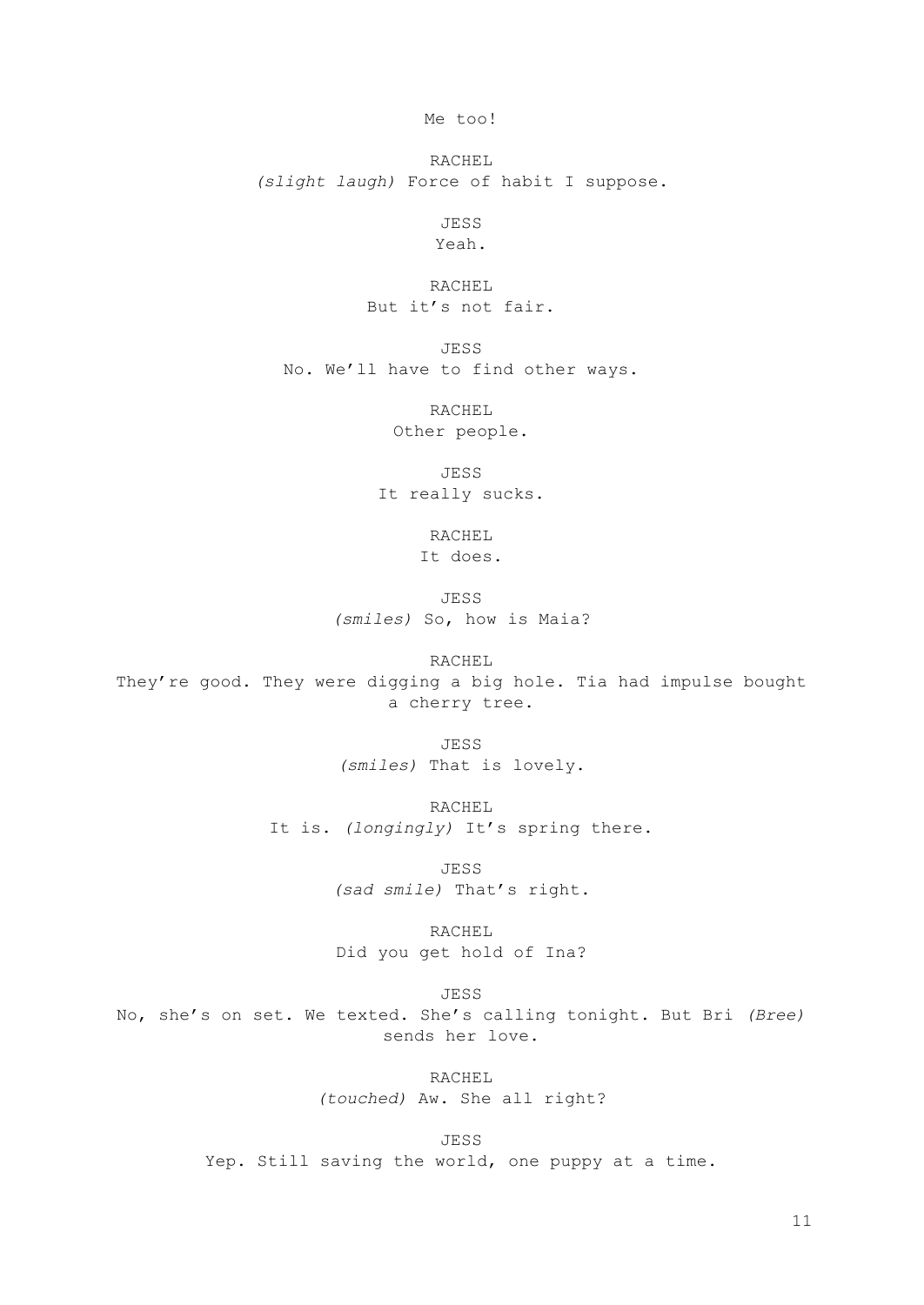RACHEL *(smiles)* Seems everyone's all right. *(beat, then slowly)* Everyone but us.

JESS

Yeah. *(pause)* Antonio reminded me that we will heal, eventually.

RACHEL

Seems pretty impossible right now, but good to hear all the same.

JESS That about sums it up.

RACHEL

So, my lo *(love)*- *(sigh)* When \*do\* we tell Liv?

JESS

We won't see her until Christmas.

RACHEL

Unless we make a trip?

JESS

The very special "Hello we're separating" and by the way do you need any laundry taken care of trip?

*(BOTH laugh a little)*

RACHEL You're right. That's not fair either.

JESS It'll be awful whenever we do it.

> RACHEL Won't it ruin Christmas?

> > JESS

Maybe. But we can't pretend once she gets here, so...

RACHEL

Christmas it is. Will be strange pretending over the phone.

JESS Yeah. But it's only for a month.

RACHEL *(surprised)* That's right. It's almost December. *(beat)* We'll work through it.

> JESS We will.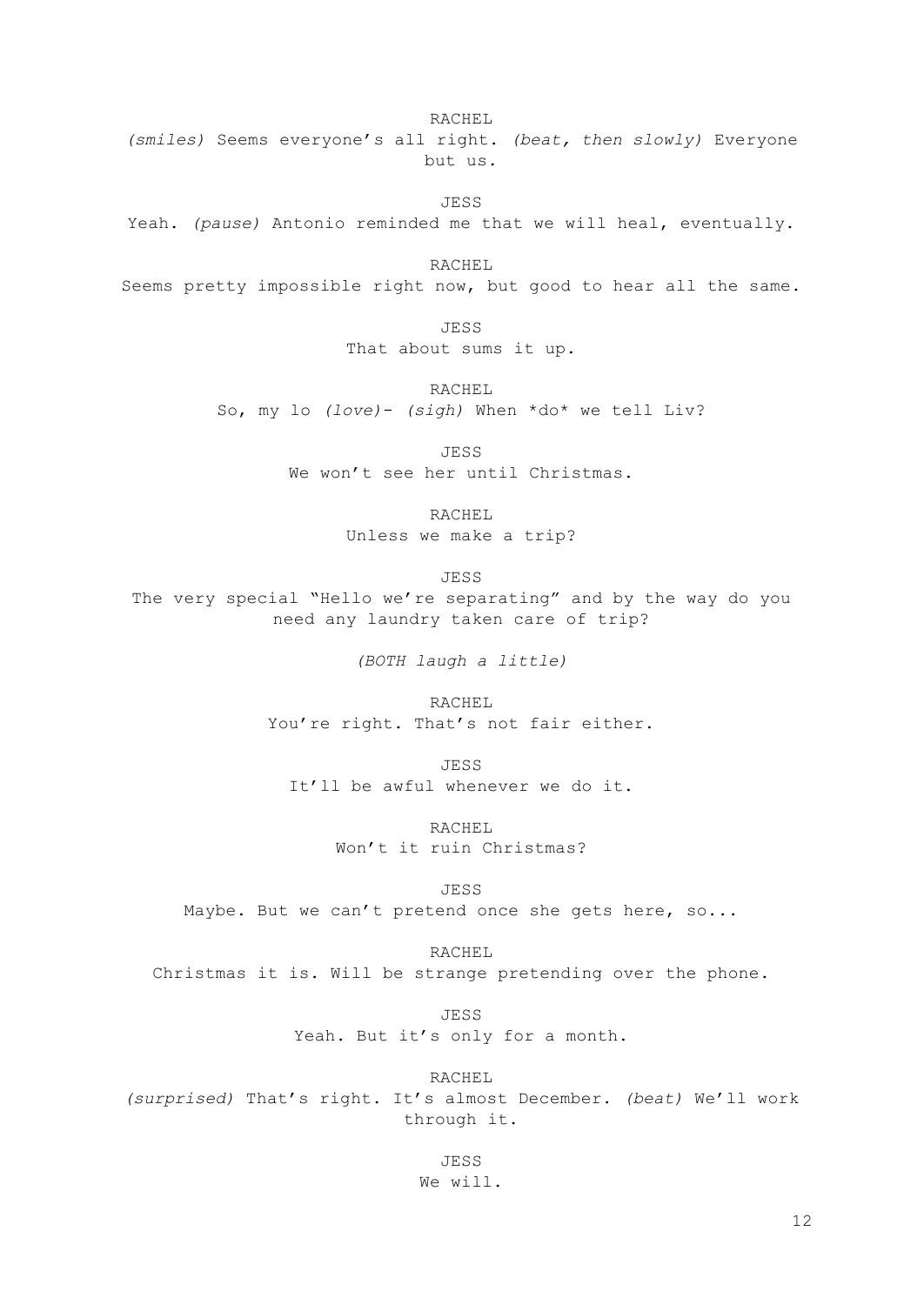*(doorbell rings, BOTH make startled exclamations)*

RACHEL Are you expecting anyone?

JESS No. *(gets up)* But I'll get it.

> RACHEL Thanks.

*(Footsteps to door, open)*

DELIVERY PERSON *(cheerful)* How ya doin'? Got a package here for *(reads)* 'Jessica Shaw', is that you?

**JESS** 

Yes, that's me.

DELIVERY PERSON Grand. If you'll just sign here...

*(JESS signs on electronic device)*

DELIVERY PERSON Beautiful day, isn't it ? Not often we get sunshine in November!

JESS

*(distracted)* Um, no. *(beat)* Guess I hadn't noticed. There, is that all right?

DELIVERY PERSON Yeah. *(hands over package)* There you go. Right, I'd best crack on. Bye now. *(whistles, footsteps down driveway)*

JESS

Thanks. *(calls)* Bye.

*(JESS closes door, footsteps back to kitchen, sets package on table, starts opening)*

RACHEL

What is it?

JESS

*(surprised)* It's from Liv. Why would- *(opens)* Oh!

*(surprised reaction from RACHEL)*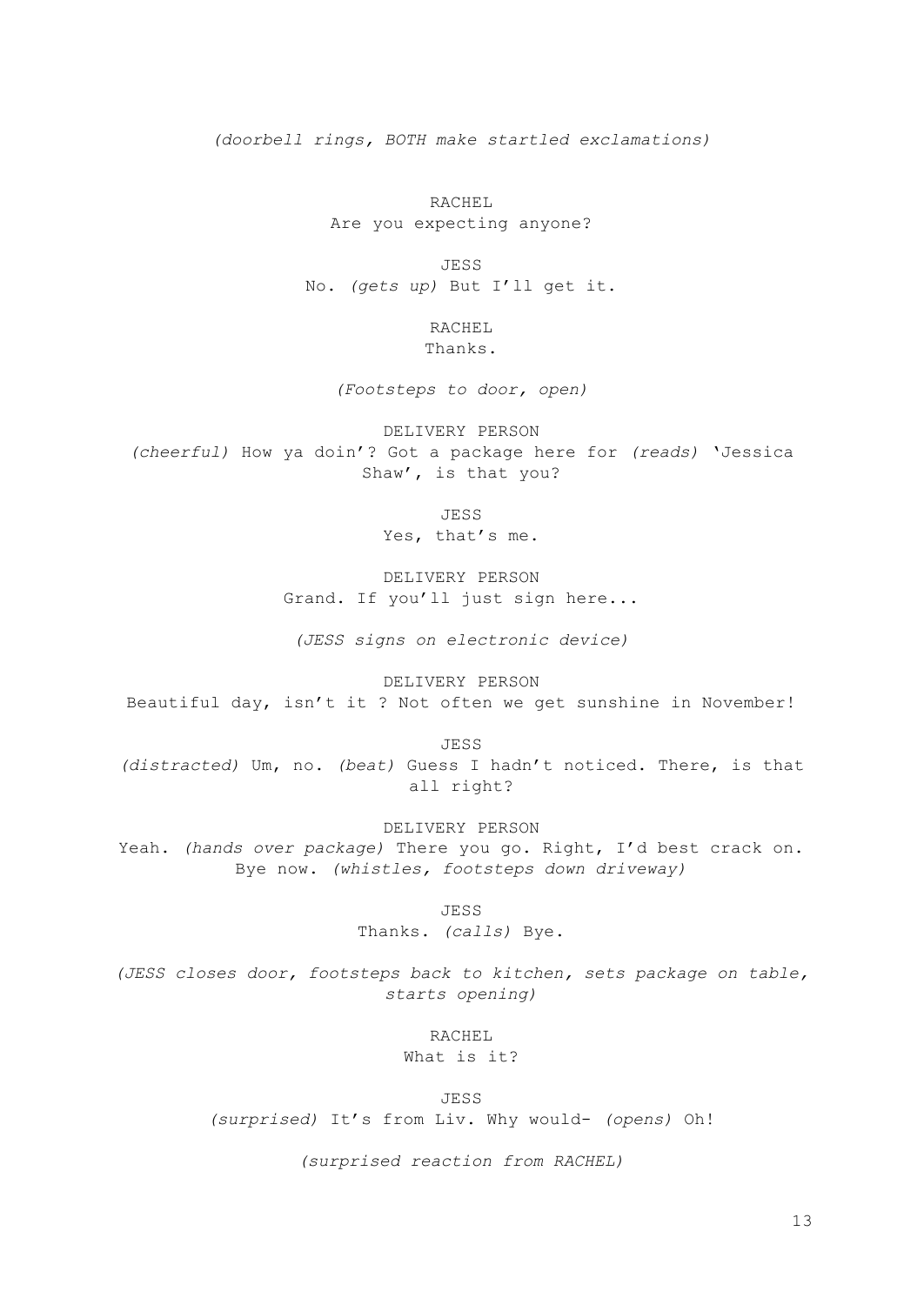*(continues)* There's a card *(picks up and opens card, reads)* 'Mum, congrats on the British Book Awards nom! xo Liv' *(pulls out chair, sits down)* This... She sent me chocolate.

JESS

RACHEL She's a good one, all right.

JESS It's almost like she knew we'd need cheering up today. I wo- *(wonder)*

*(JESS's mobile vibrates)*

JESS *(picks up phone, continues, to RACHEL, quickly)* It's Liv. Should I...?

> RACHEL *(sadly)* No.

> > JESS

You're right. *(deep breath, small beep as answers phone)* Liv!

OLIVIA *(on phone throughout, excited)* Mum! You got my surprise!?

> JESS I did. Just now. *(confused)* How did you know?

> > OLIVIA

*(laughs)* They sent me a delivery confirmation.

JESS

Of course. Thank you darling. It was a wonderful surprise.

OLIVIA Oh, good! I saw those and I know you like them.

JESS

I do. I love them.

OLIVIA

I thought you and mama could have some to celebrate your nomination – it's a pretty big deal.

> JESS It is. And I'm really happy about it.

OLIVIA Right. *(someone calls in distance)* I have to run – love you!

14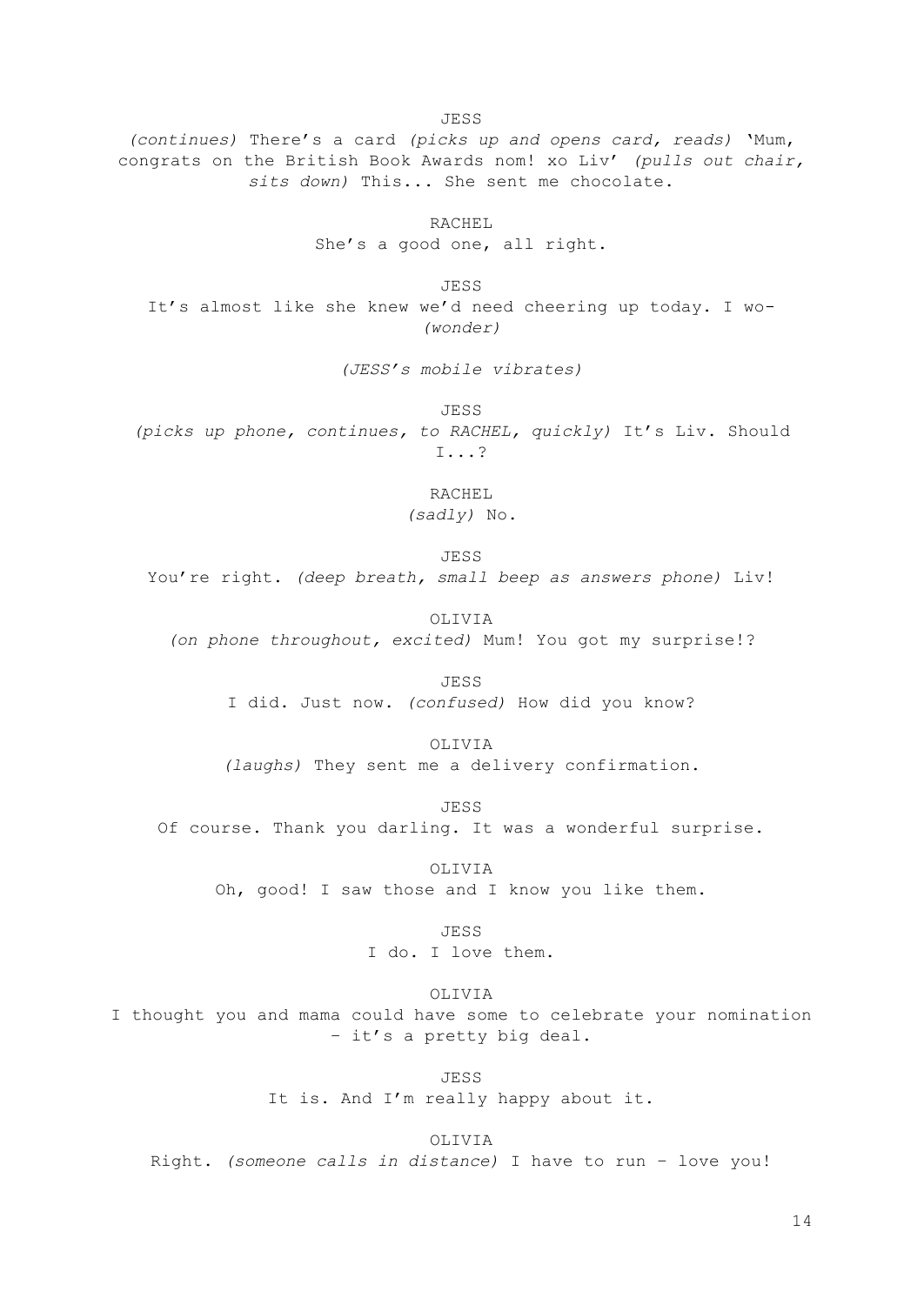JESS Love you, Liv.

OLIVIA Kiss mama for me! *(click)*

JESS

I- Right.

RACHEL She off somewhere?

JESS

Yeah. Didn't say where. She... sends her love.

RACHEL

Good. Right. *(voice breaks)* This is so hard.

JESS

*(tears in eyes)* Right there with you Rache, *(quietly)* Right there with you. *(lets out breath)*

*(Fade out.)*

## **Scene 11:3**

*(INT. Study, late at night. JESS is typing on her laptop.)*

JESS

*(mutters)* Aaargh... another 'just'. Delete...What is it with that word... *(sharp intake of breath, stops typing)* Did \*not\* remember this scene was in here. *(small sob)* Fuck. Happy couple being happy... Ugh. *(breathes)*

*(Mobile vibrates, JESS picks it up, slight beep)*

JESS

*(continues, all the emotion)* Kat!

KATARINA

*(on phone throughout, gently)* Oh Jess, you haven't said Kat in years. This is serious.

JESS

*(smiles)* Sorry. Ina. My wonderful Ina. *(lets out breath)*

KATARINA How are you?

JESS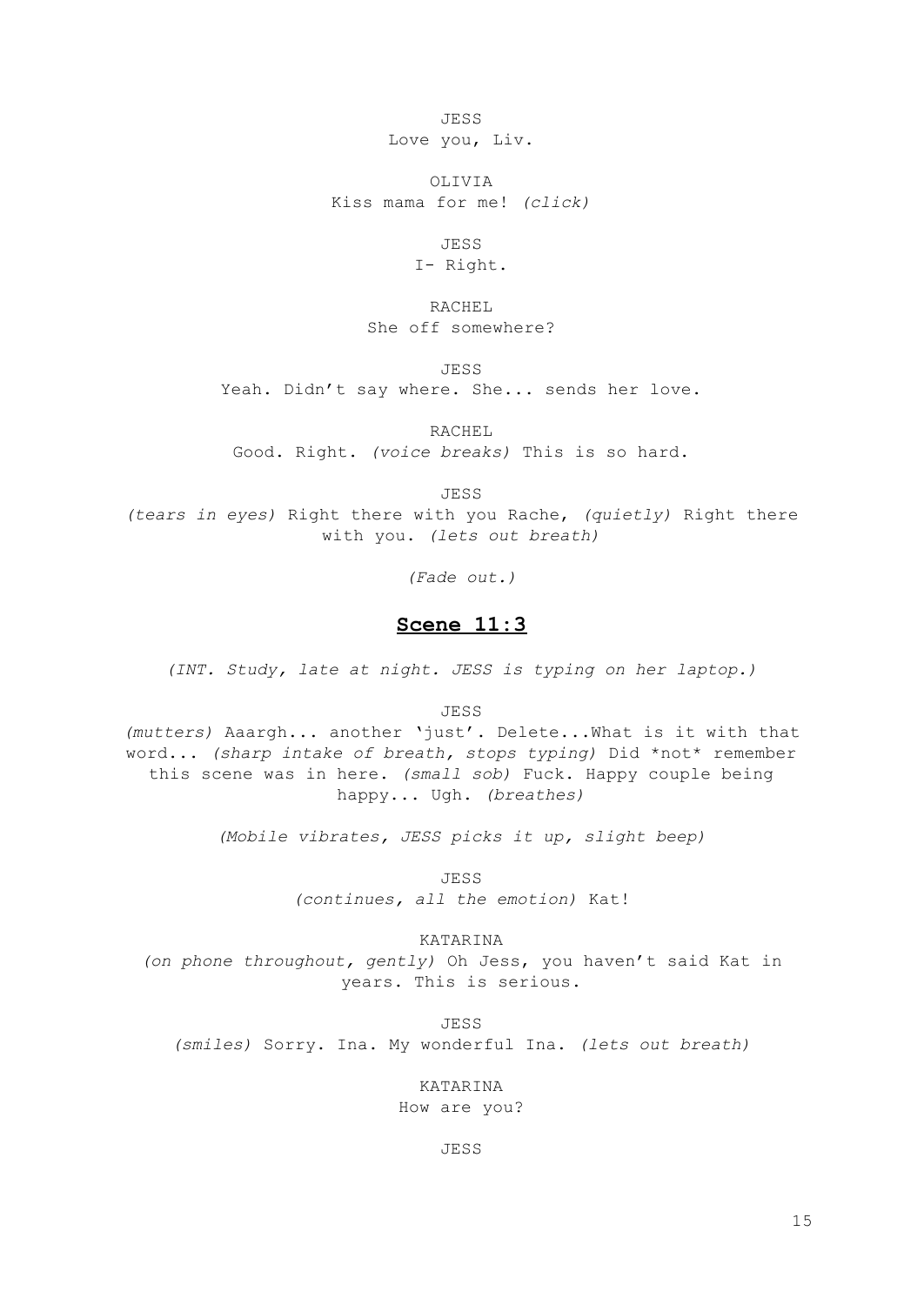Bad. Trying to distract myself with editing but it's not going very well.

> KATARINA *(gently)* OK. What do you need?

JESS *(pause)* Um. (thinks) No-one's asked me that. I... I need to know that you are there.

> KATARINA I am. I am always here.

JESS I know. Good to hear all the same.

> KATARINA *(gently)* Anything else?

> > JESS

*(small sob)* Listen?

KATARINA Of course. *(beat)* Do you want to come visit?

JESS

I don't even know where in the world you are.

KATARINA

*(smiles)* Vancouver. I'd come to you, but we're shooting for another three weeks.

JESS

Huh. Back to Canada. *(beat)* Well why not. I'll check flights.

KATARINA

Good. I'm renting an apartment, so you can stay with me. And I can cook all your favourites.

> JESS Thank you. It'll be just like old times.

> > KATARINA

*(smiles)* Yeah. *(beat)* So. I am listening.

JESS

*(small sob, then deep breath)* Well. Rachel and I started talking about moving back to New Zealand, and we...

*(fade out)*